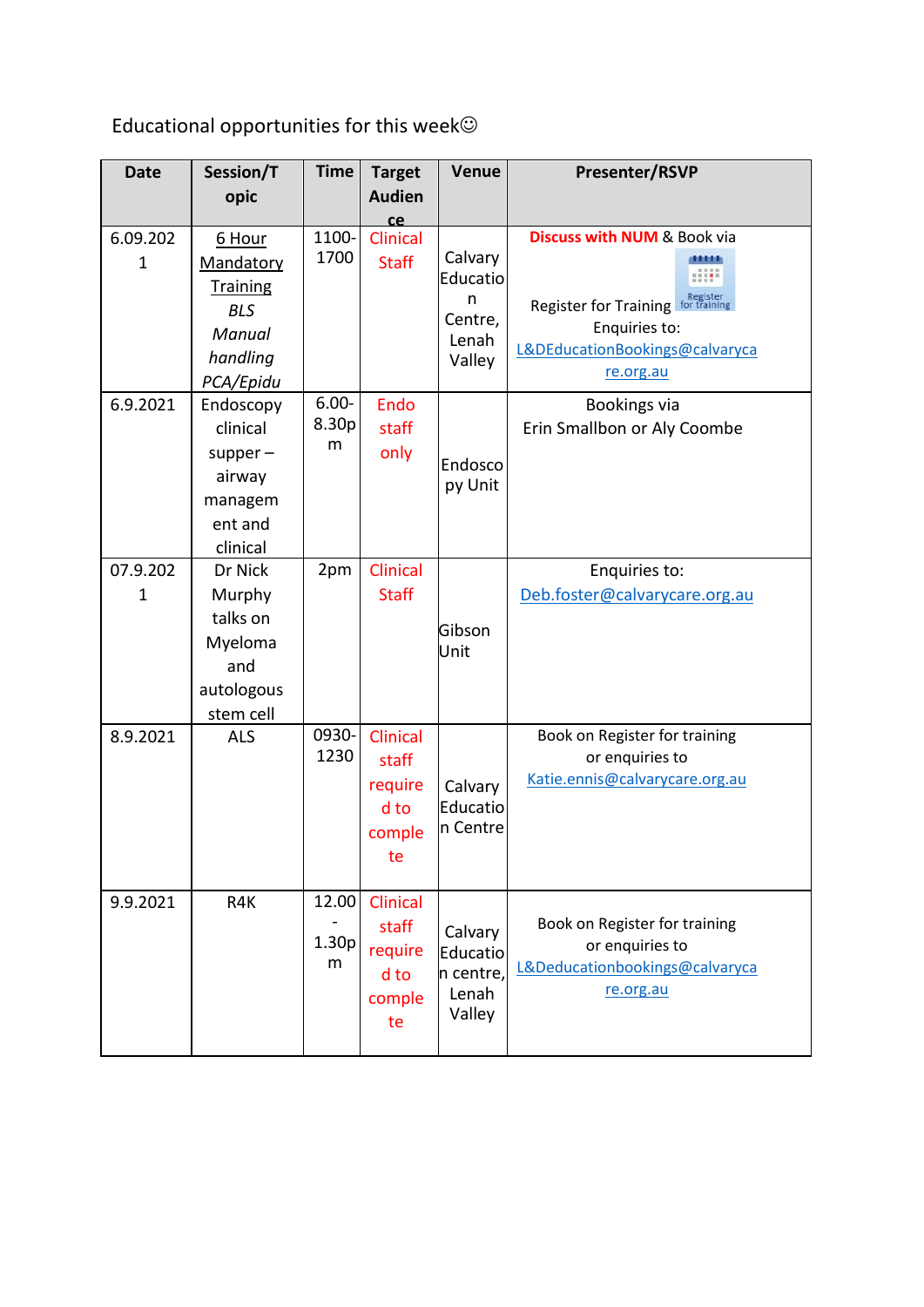| 9.9.2021       | ALS and<br>clinical<br>deteriorati<br>on | $2.00 -$<br>4.00P<br>M        | Rehab<br>staff<br>only   | St John's<br>training<br>room   | Bookings through<br>Marcella<br>Enquiries to<br>Katie.ennis@calvarycare.org.au<br>Freda.anagnostis@calvarycare.org<br><u>.au</u> |
|----------------|------------------------------------------|-------------------------------|--------------------------|---------------------------------|----------------------------------------------------------------------------------------------------------------------------------|
| 10.09.20<br>21 | 3rd Year<br><b>Students</b><br>Debrief   | 1pm<br>3.30 <sub>p</sub><br>m | <b>Studen</b><br>ts Only | Calvary<br>Educatio<br>n Centre | <b>UTAS Facilitators</b><br>tas-hobart-<br>studentfacilitators@calvarycare.or<br>g.au                                            |

Educational Opportunities for the remainder of September

| <b>Date</b>    | <b>Session/Topic</b>                                 | <b>Time</b>                       | <b>Target</b><br><b>Audie</b><br>nce | Venue                                   | Presenter/RSVP                                                                        |
|----------------|------------------------------------------------------|-----------------------------------|--------------------------------------|-----------------------------------------|---------------------------------------------------------------------------------------|
| 13.09.2<br>021 | 3rd Year<br><b>Student CNA</b><br>354<br>Orientation | 8.30a<br>$m -$<br>1pm             | <b>Studen</b><br>ts Only             | St.<br>John's<br>Trainin<br>g Room      | <b>UTAS Facilitators</b><br>tas-hobart-<br>studentfacilitators@calvarycare.<br>org.au |
| 13.9.21        | Hospital Wide<br>Orientation                         | $8am -$<br>4.30 <sub>p</sub><br>m | <b>New</b><br>staff<br>only          | <b>CEC</b>                              | Via Belinda Benson<br>Belinda.benson@calvarycare.<br>org.au                           |
| 14.9.20<br>21  | ALS and<br>clinical<br>deterioration                 | 0930-<br>1230                     | <b>Simps</b><br>on<br>staff<br>only  | <b>St</b><br>John's<br>training<br>room | enquiries to<br>Katie.ennis@calvarycare.org.au                                        |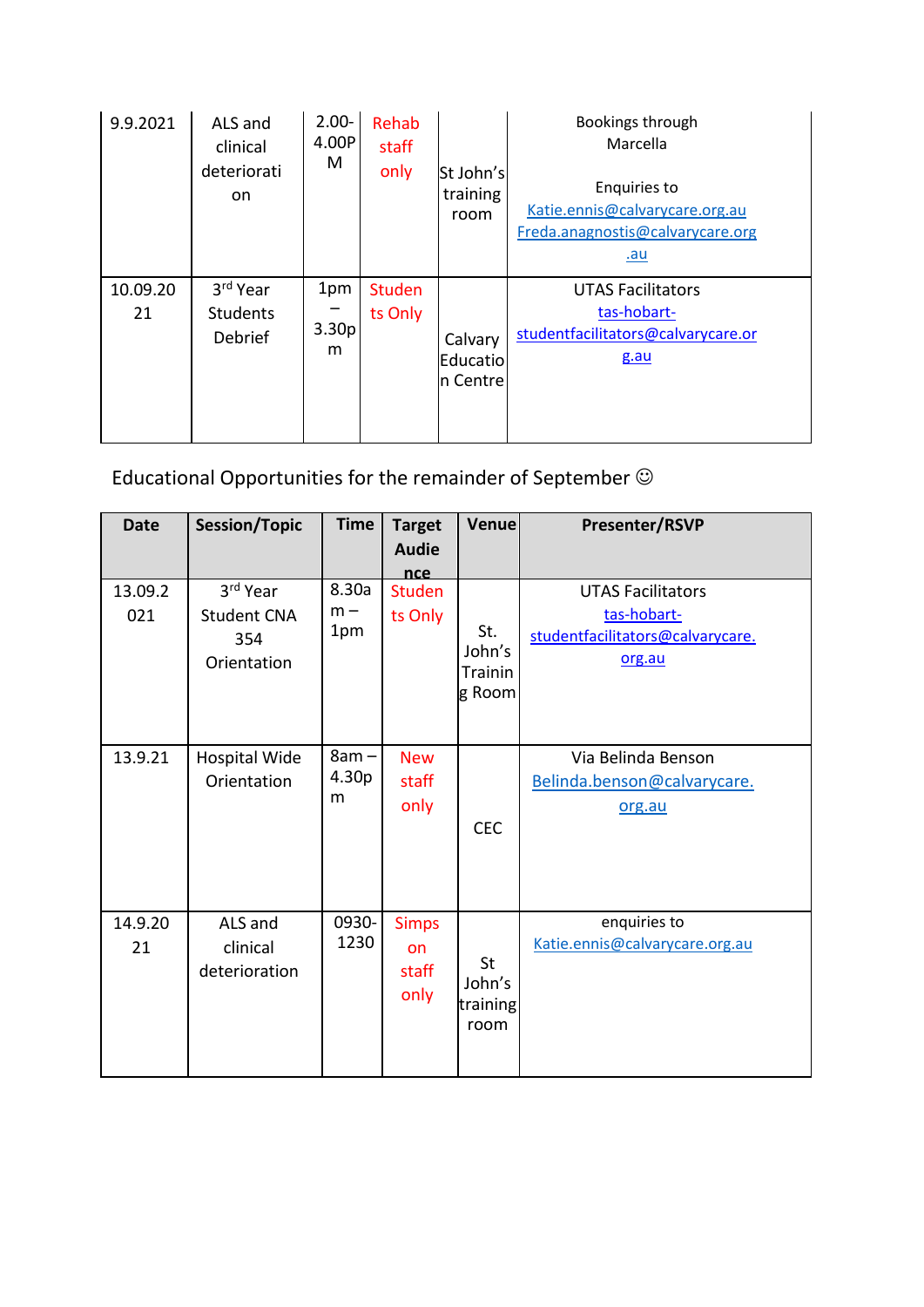| 14.9.21        | Session $B -$<br>Level 2<br>Professional<br>Development<br>Session<br>"Quality at its | $m -$<br>4pm                   | 11.30a Level 2<br>staff<br>or<br>senior<br>level 1   | <b>CEC</b>                                 | Via register for training<br><b>Enquires to</b><br>Fiona.reeve@calvarycare.org.<br>$au$                                                        |
|----------------|---------------------------------------------------------------------------------------|--------------------------------|------------------------------------------------------|--------------------------------------------|------------------------------------------------------------------------------------------------------------------------------------------------|
| 15.9.20<br>21  | R4K                                                                                   | 0930-<br>1100<br>1130-<br>1300 | <b>Clinical</b><br>staff<br>requir<br>ed to<br>compl | <b>CEC</b>                                 | Book on Register for training<br>or enquiries to<br>Katie.ennis@calvarycare.org.au<br>Freda.anagnostis@calvarycare.o<br>rg.au                  |
| 15.9.20<br>21  | IV<br>cannulation                                                                     | $3.00 -$<br>5.00p<br>m         | RN's<br>only                                         | Calvary<br>Educati<br>on<br>Centre         | Bookings on Register for Training<br>or enquiries to<br>Alyson.coombe@calvarycare.org<br><u>.au</u><br>Freda.anagnostis@calvarycare.o<br>rg.au |
| 16.9.20<br>21  | Speaking Up<br>for Safety                                                             | $2 -$<br>3pm                   | All<br><b>Staff</b>                                  | Saint<br>Johns<br><b>Trainin</b><br>g Room | Enquiries to:<br>Fiona.Reeve@calvarycare.org.au<br>Freda.anagnostis@calvarycare.o<br>rg.au                                                     |
| 17.09.2<br>021 | 3rd Year<br><b>Student CNA</b><br>354<br>Debrief                                      | $1pm$ -<br>3.30p<br>m          | <b>Studen</b><br>ts Only                             | Calvary<br>Educati<br>on<br>Centre         | <b>UTAS Facilitators</b><br>tas-hobart-<br>studentfacilitators@calvarycare.<br>org.au                                                          |
| 17.9.20<br>21  | Dr Rosie<br>Harrup talks<br>on<br>Myeloprolifer<br>ative<br><b>Disorders</b>          | 3pm                            | Clinical<br><b>Staff</b>                             | Gibson<br>Unit                             | Enquiries to:<br>Deb.foster@calvarycare.org.a<br>$\underline{\mathsf{u}}$                                                                      |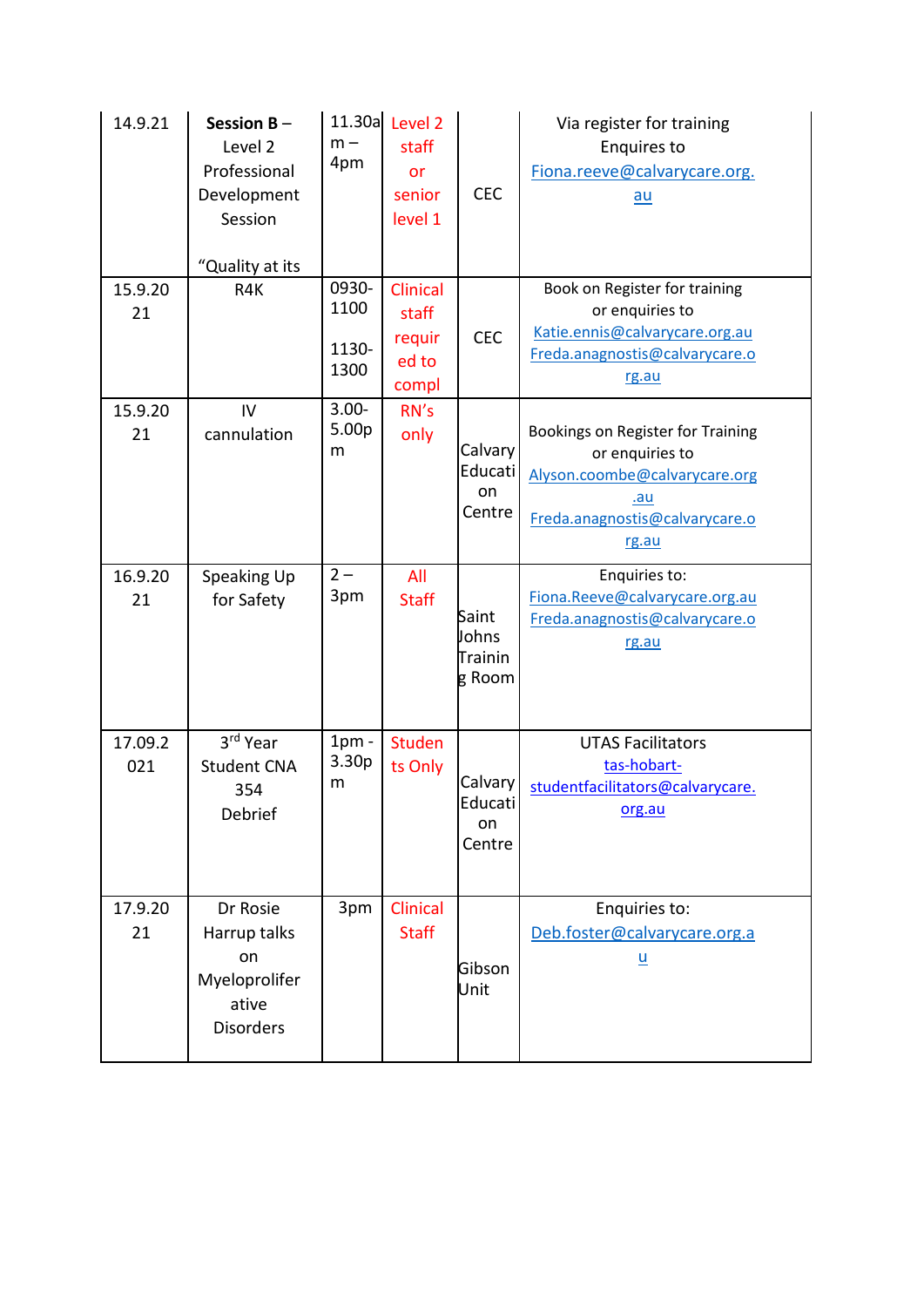| 20.09.2<br>021 | 6 Hour<br>Mandatory<br><b>Training</b><br><b>BLS</b><br>Manual<br>handling<br>PCA/Epidural | 0930-<br>1530          | Clinical<br><b>Staff</b>                             | Calvary<br>Educati<br>on<br>Centre,<br>Lenah<br>Valley | <b>Discuss with NUM &amp; Book via</b><br>11111<br>Register for Training For training<br>Enquiries to:<br>L&DEducationBookings@calvary<br>care.org.au |
|----------------|--------------------------------------------------------------------------------------------|------------------------|------------------------------------------------------|--------------------------------------------------------|-------------------------------------------------------------------------------------------------------------------------------------------------------|
| 21.8.20<br>21  | Dr<br>Anna Johnsto<br>n talks on<br>aggressive<br><b>NHL</b>                               | 2pm                    | <b>Clinical</b><br><b>Staff</b>                      | Gibson<br>Unit                                         | Enquiries to:<br>Deb.foster@calvarycare.org.a<br><u>u</u>                                                                                             |
| 22.9.20<br>21  | ALS and<br>clinical<br>deterioration                                                       | 1100-<br>1400          | <b>Simps</b><br>on<br>staff<br>only                  | St<br>John's<br>training<br>room                       | enquiries to<br>Katie.ennis@calvarycare.org.au                                                                                                        |
| 22.09.2<br>021 | <b>Advance Life</b><br>Support and<br>Resus 4 Kids                                         | 0900-<br>1430          | <b>AE</b><br><b>Staff</b>                            | Calvary<br>Educati<br>on<br>Centre                     | Enquiries to:<br>Emily.Otten@calvarycare.org.<br><u>au</u>                                                                                            |
| 22.9.20<br>21  | <b>GSU</b> clinical<br>$supper - with$<br>Carey Gall &<br>Anthony<br>Eaton                 | $5.30 -$<br>8.00p<br>m | GSU<br>staff<br>only                                 | Calvary<br>educati<br>on<br>Centre<br>Lenah<br>Valley  | Bookings via Sarah Goss or Aly<br>Coombe                                                                                                              |
| 23.9.20<br>21  | <b>ALS</b>                                                                                 | 1100-<br>1400          | Clinical<br>staff<br>requir<br>ed to<br>compl<br>ete | Lenah<br>Valley<br>Educati<br>on<br>centre             | Book on Register for training<br>or enquiries to<br>Katie.ennis@calvarycare.org.au                                                                    |